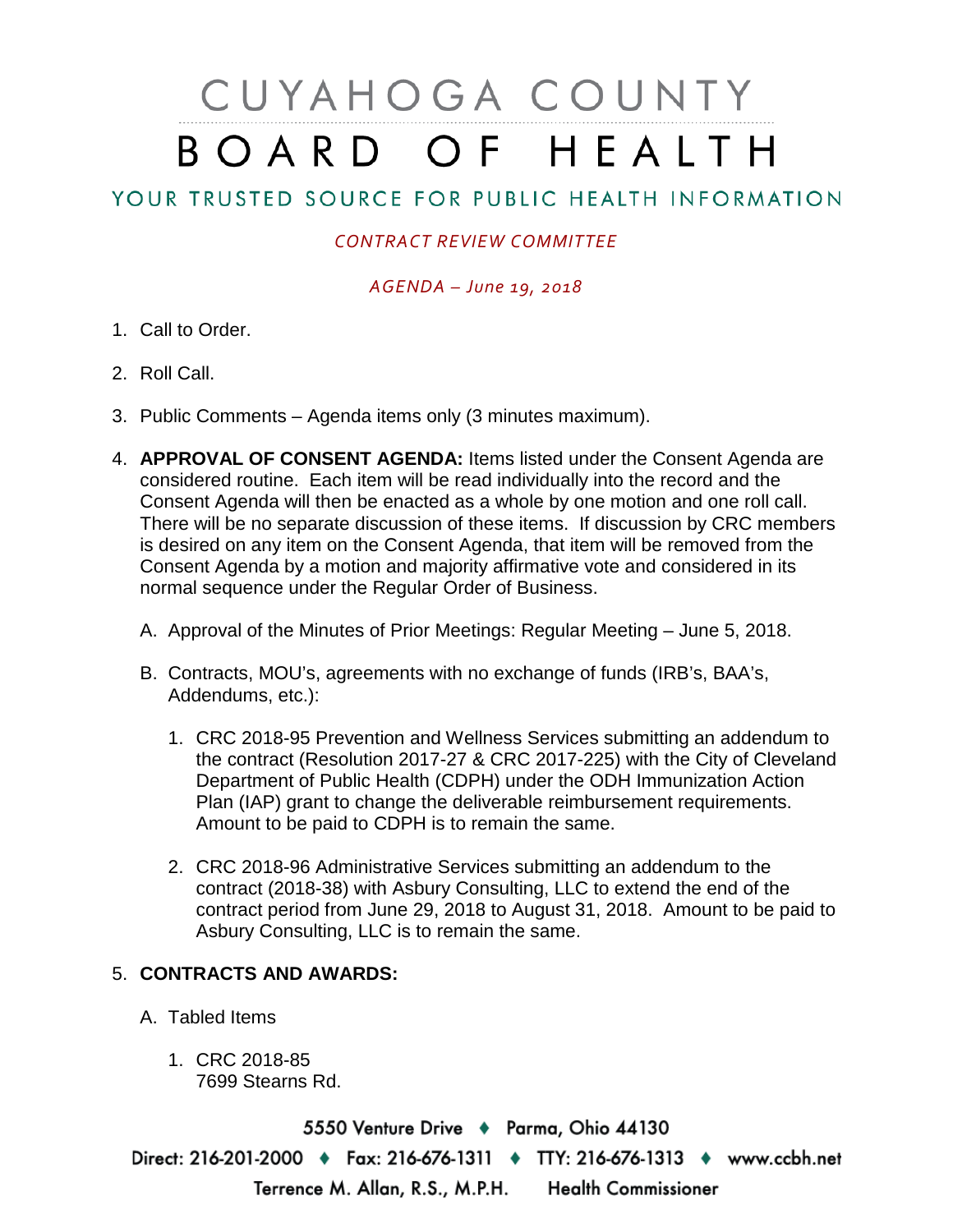Olmsted Township, Ohio 44138

- 2. CRC 2018-86 7632 Pleasantview Parma, Ohio 44134
- 3. CRC 2018-87 7735 Stearns Rd. Olmsted Township, Ohio 44138
- B. New Items For Review
	- 1. Bid/Quote Openings ≥ \$25,000.00

None

2. Bid/Quote Openings < \$25,000.00

*ESI Programming*

a. CRC 2018-97 RFQ 2018-05 Informatics Services

#### *Lead Program*

b. CRC 2018-98 1239 Dorsh South Euclid, Ohio 44121

*Household Sewage Program* 

- c. CRC 2018-99 16002 W 130<sup>th</sup> St. Strongsville, Ohio 44136
- d. CRC 2018-100 7208 Broadview Rd. Parma, Ohio 44134
- e. CRC 2018-101 7562 Hoertz Rd. Parma, Ohio 44134
- f. CRC 2018-102 27234 Cook Rd. Olmsted Township, Ohio 441385550 Venture Drive + Parma, Ohio 44130

Direct: 216-201-2000 • Fax: 216-676-1311 • TTY: 216-676-1313 • www.ccbh.net

Terrence M. Allan, R.S., M.P.H.

**Health Commissioner**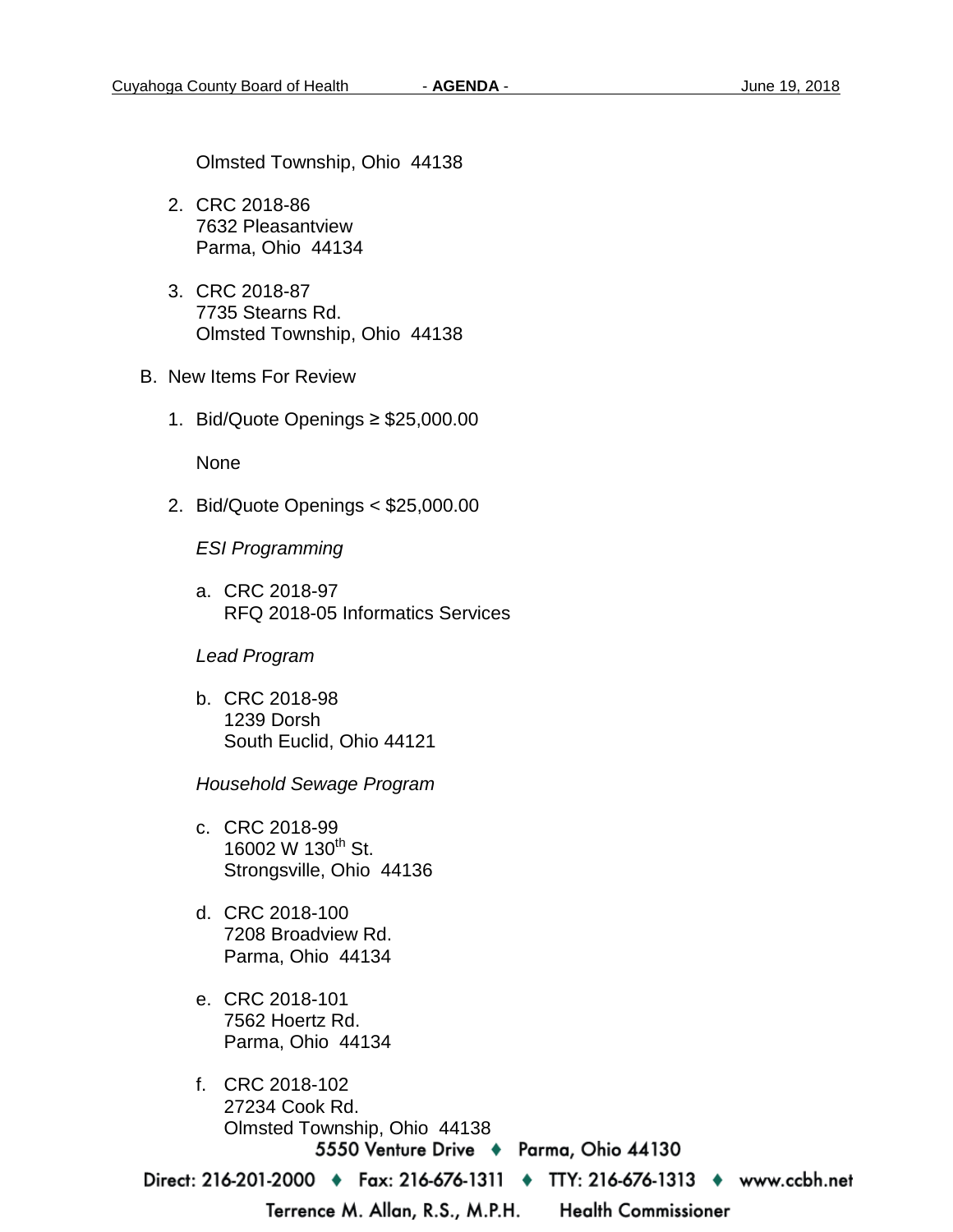- g. CRC 2018-103 7535 Stearns Rd. Olmsted Township, Ohio 44138
- 3. Expenditures: Contracts < \$25,000.00
	- a. CRC 2018-104 Environmental Public Health Services submitting an amendment to the contract with BDL General Contracting (CRC 2017- 243) under the Lead Hazard Control grant to extend the end of the contract period June 11, 2018 to July 11, 2018 and increase the amount to be paid to BDL General Contracting from \$9,750.00 to \$12,850.00.

Purpose: To complete additional work not identified in the original scope for the project.

Funding Source: 100% reimbursable through the Lead Hazard Control Program

b. CRC 2018-105 Environmental Public Health Services submitting an amendment to the contract with CB Mullins Construction (CRC 2017-227) under the Lead Hazard Control grant to extend the end of the contract period April 10, 2018 to July 11, 2018 and increase the amount to be paid to CB Mullins Construction from \$29,800.00 to \$30,295.00.

Purpose: To complete additional work not identified in the original scope for the project.

Funding Source: 100% reimbursable through the Lead Hazard Control Program

c. CRC 2018-106 Prevention and Wellness Services submitting a contract with Far West Center under the Ryan White Part A grant from February 28, 2018 through February 28, 2019. Amount to be paid to Far West Center is not to exceed \$3,715.00.

Purpose: To provide direct service care to eligible HIV clients.

Funding Source: 100% reimbursable through the FY2018 Ryan White grant

d. CRC 2018-107 Prevention and Wellness Services submitting addendums to the following contracts (CRC 2018-50 & CRC 2018-79) under the HRSA Ryan White Part A Program grant:

Amount to be paid to 5550 Venture Drive + Parma, Ohio 44130 Direct: 216-201-2000 ♦ Fax: 216-676-1311 ♦ TTY: 216-676-1313 ♦ www.ccbh.net Terrence M. Allan, R.S., M.P.H. **Health Commissioner**